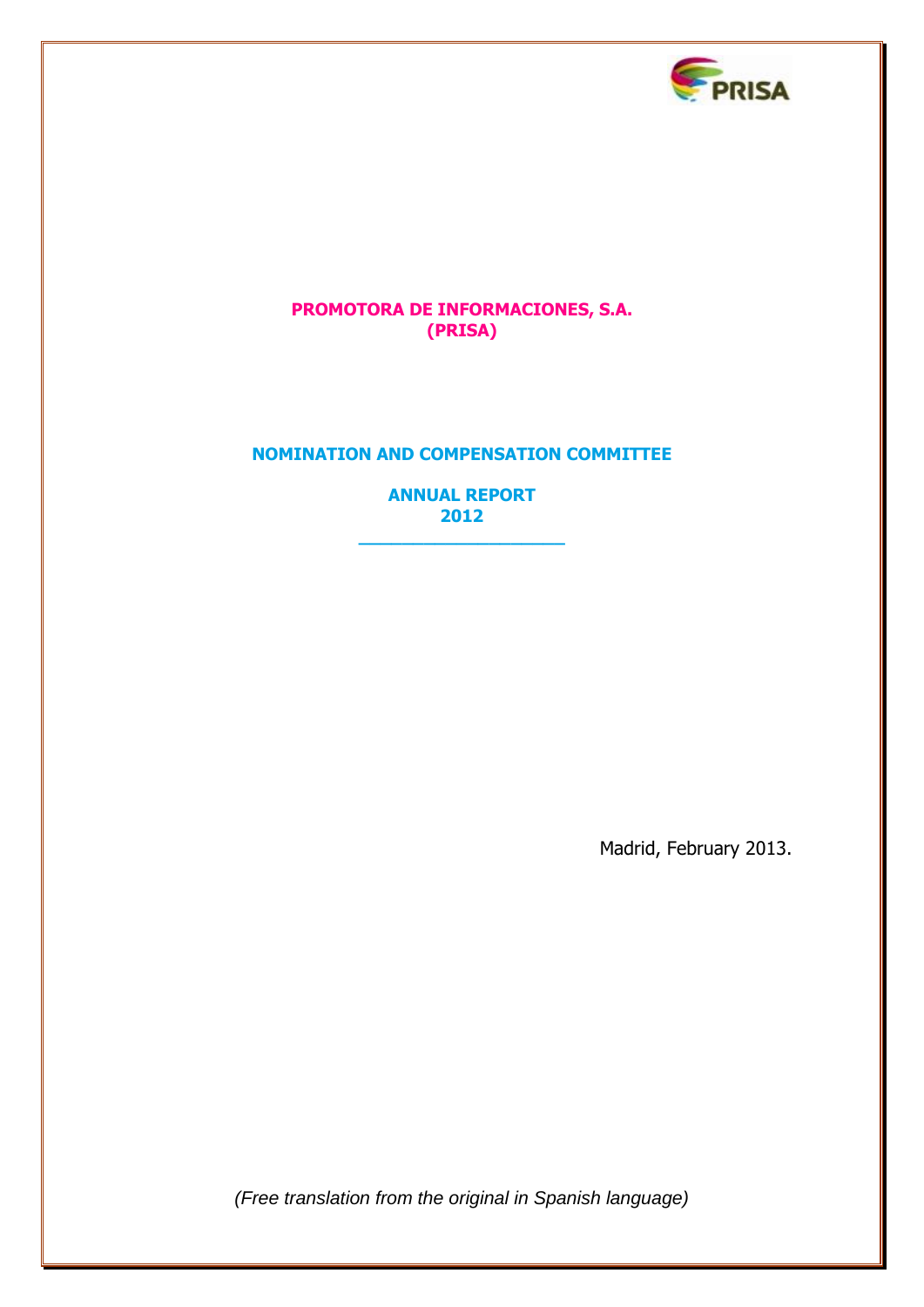#### **NOMINATION AND COMPENSATION COMMITTEE ANNUAL REPORT**

# **2012**

# **I.- INTRODUCTION**

The Nomination and Compensation Committee (hereinafter the Committee) is governed by PRISA Bylaws (article 21 quáter) and by articles 25 and related of the Regulation of the Board of Directors and issues this report concerning its performance during the 2012 financial year, in accordance with the provisions of Article 25. 3.d)i., of the Board of Directors Regulation.

The Committee is a successor, on appointments and compensation matters, of the former Corporate Governance, Nomination and Compensation Committee, which was split into two different Committees in June 2011.

## **II.- COMPOSITION**

The current composition of the Committee is as follows:

Chairman: Mr. Gregorio Marañón y Bertrán de Lis – External Independent **Director** 

Members:

Mr. Martin Franklin – External Director (representing significant shareholdings).

Mr. Borja Pérez Arauna- External Director (representing significant shareholdings).

On October 24, 2012, the Board of Directors restructured its composition and the composition of its Committees and appointed Mr. Martin Franklin as member of the Nomination and Compensation Committee.

In 2012 the following directors were also members of the Committee: Mr Diego Hidalgo (until its resignation as director in July), Mr Juan Arena de la Mora (who succeeded to Mr Diego Hidalgo as member of the Committee) and Mr Harry Sloan.

Therefore, the number of members of the Committee has been reduced from 4 to 3.

Article 21 quáter of the Bylaws set forth that the Nominations and Compensation Committee shall be composed exclusively of external directors and likewise provides that its president shall be an independent director, which are, in fact, the cases.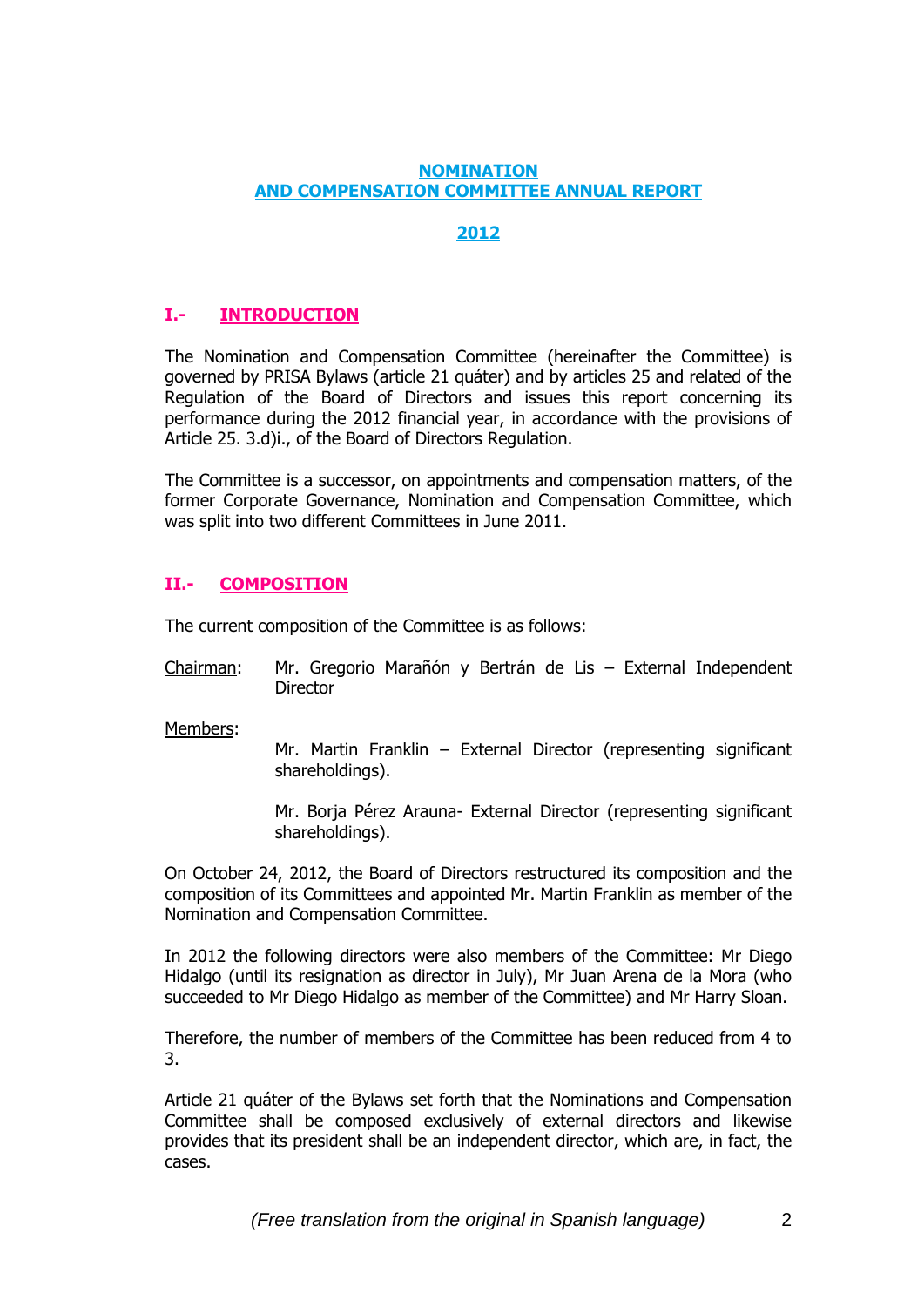The Committee's secretary is the secretary to the Board of Directors, in accordance with the mentioned rules.

#### **III. ACTIVITIES OF THE COMMITTEE IN 2012**

In accordance with the provisions of Article 25 of the Board of Directors Regulation, the Nomination and Compensation Committee has the following competencies:

- a) Regarding the composition of the Board of Directors and Board Committees of PRISA and management bodies of its subsidiaries:
	- i. Report on proposals for appointment, reappointment and removal of directors.
	- ii. Report, together with the Corporate Governance Committee, on proposals for appointment of Chairman and Vice Chairman, Chief Executive Officer, members of the Delegated Committee and other committees of the Board of Directors.
	- iii. Report on the nomination of the Secretary and Deputy Secretary.
	- iv. Review and organize the succession of the chairman and chief executive of the Company and make recommendations to the Board of Directors to facilitate that such succession occurs in an orderly and well planned.
	- v. Report on proposals for appointment of representatives of the Society in the managing bodies of its subsidiaries.
- b) In connection with the senior management of the Group:
	- i. Propose the definition of senior management.
	- ii. Report the appointment and removal of senior management.
	- iii. Approve contracts for senior management.
	- iv. Information and, where appropriate, issue reports on disciplinary action to senior management of the Company.
- c) In relation to the compensation policy:
	- i. Propose to the Board of Directors: i) the Compensation Plan for directors, ii) the amounts and/or compensation limits that apply to directors, based on their dedication to the Board and the Committees thereof, iii) the individual compensation of executive directors and other conditions of their contracts and iv) a statement of compensation policy for Directors and senior management.
	- ii. Approve the key objectives linked with the variable compensation for executive directors and/or the management.

*(Free translation from the original in Spanish language)* 3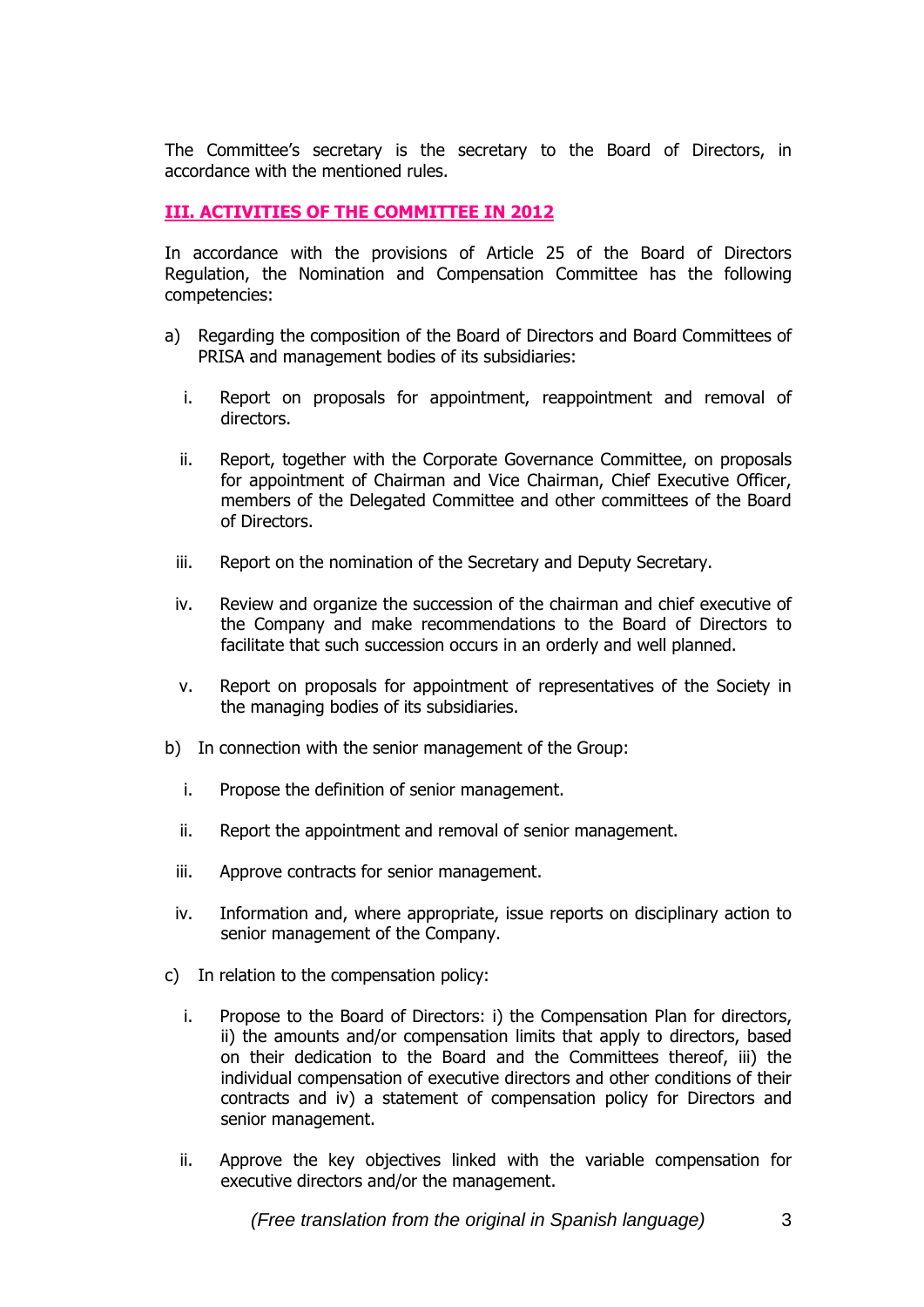- iii. Propose to the Board of Directors the compensation system for senior managers of PRISA and its subsidiaries and report to the Board about the liquidation of the variable compensation for them and to establish other incentive plans for them.
- iv. Ensure compliance with the compensation policy set by the Company.

Likewise, the Committee approves annually a report on its performance and exercise all other powers granted to the Committee in that Regulation.

During 2012 the Committee has met on 9 occasions.

The following are the issues discussed during 2012 in subject areas pertaining to this Committee:

### **a) Regarding the composition of the Board of Directors and Board Committees of PRISA and management bodies of its subsidiaries:**

Composition of the Board of Directors and Board Committees of PRISA

In July 2012 Mr Ignacio Polanco Moreno tendered his resignation as Chairman of the Board of Directors and Director of the Company. The Committee reported, together with the Corporate Governance Committee, on the proposed appointments as Executive Chairman, Deputy Chairman and CEO of Mr Juan Luis Cebrián, Mr Manuel Polanco and Mr Fernando Abril- Martorell, respectively, and on the delegation of all authority of the Board, except non delegable authority, to Mr. Cebrián and Mr. Abril- Martorell.

Also, in order to fill vacancies on the Board left by the resignation of Mr Ignacio Polanco Moreno and Mr Diego Hidalgo Schnur (also tendered in July 2012), the Committee reported favorably on the proposal of the Corporate Governance Committee for the interim appointment of Mr Jose Luis Leal and Mrs Arianna Huffington, as independent directors.

Moreover, the Committee has reported, together with the Corporate Governance Committee, whenever there have been changes in the composition of the Delegated Committee and other Committees of the Board.

Composition of the Board of Directors of Grupo PRISA's subsidiaries.

The Committee reported favourably on the proposed appointments to the Board of Directors of the Group's Business Units.

### **b) In connection with the senior management of the Group:**

Appointment and removal of senior management. Contracts for senior management

*(Free translation from the original in Spanish language)* 4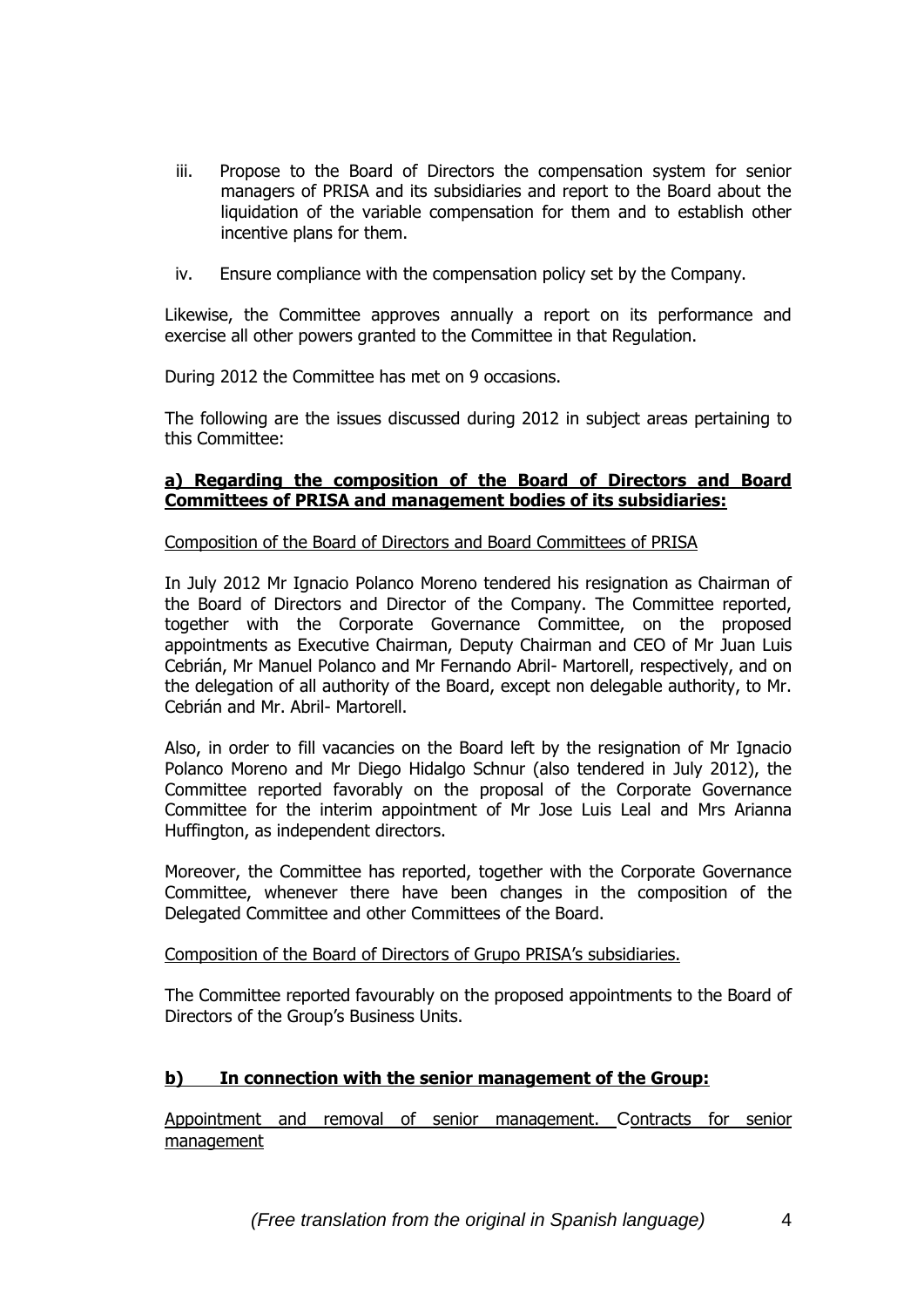The Committee has reported on the appointment and dismissal of senior management, in both the corporate center and in the business units, and on the contractual conditions for them.

### **c) In relation to the compensation policy**

Report on the Compensation Policy

 $\circ$  2012

The Committee proposed the Report on the Annual Compensation Policy of the Board of Directors and Management Team for 2012, which was submitted for advisory approval at the Annual Shareholders Meeting held on June 30, 2012, as a separate item of the agenda.

The report included, for the first time, the breakdown of the individual remuneration of the Directors, pursuant to the Sustainable Economy Act.

 $\circ$  2013

The Committee will present to the Board of Directors the report on the compensation policy of the board and management team for 2013.

### Compensation Plan for Directors

The Annual General Shareholders Meeting held on November 27, 2010 set an upper limit of 2,000,000 euros on the total amount of fixed compensation payable to the Board of Directors. Under article 19 of the Bylaws, the General Meeting, when receiving the annual accounts, may change the limits on directors' compensation; if it does not do so, the current limits will be updated automatically at the start of each year in line with the CPI. The Committee has assessed the situation of the economy in general and of the Company in particular and proposes that the upper limit be maintained as it is, without updating. It also proposes the measures set forth below. Consequently, the upper limit for directors' compensation continues to be that approved by the General Meeting in 2012.

Applying this overall limit, the Nomination and Compensation Committee submitted to the Company's Board of Directors the compensation policy stated in the Report on Compensation Policy, which the Board will approve and make available to shareholders when the General Meeting is called. The stated policy takes into account each director's degree of participation in the Board of Directors, Delegated Committee and other Board Committees

At its meeting in February 2012, the Committee agreed to submit to the Board a proposal for a 5% reduction in the then current compensation for participation in the Board of Directors, Delegated Committee and other Board Committees, which the Board approved on February 24, 2012. Subsequently, at its meeting on October 24, 2012, the Board of Directors, again at the proposal of the Nomination and Compensation Committee, approved an additional reduction, averaging 22%, in various items of compensation, effective November 1. Together with the other